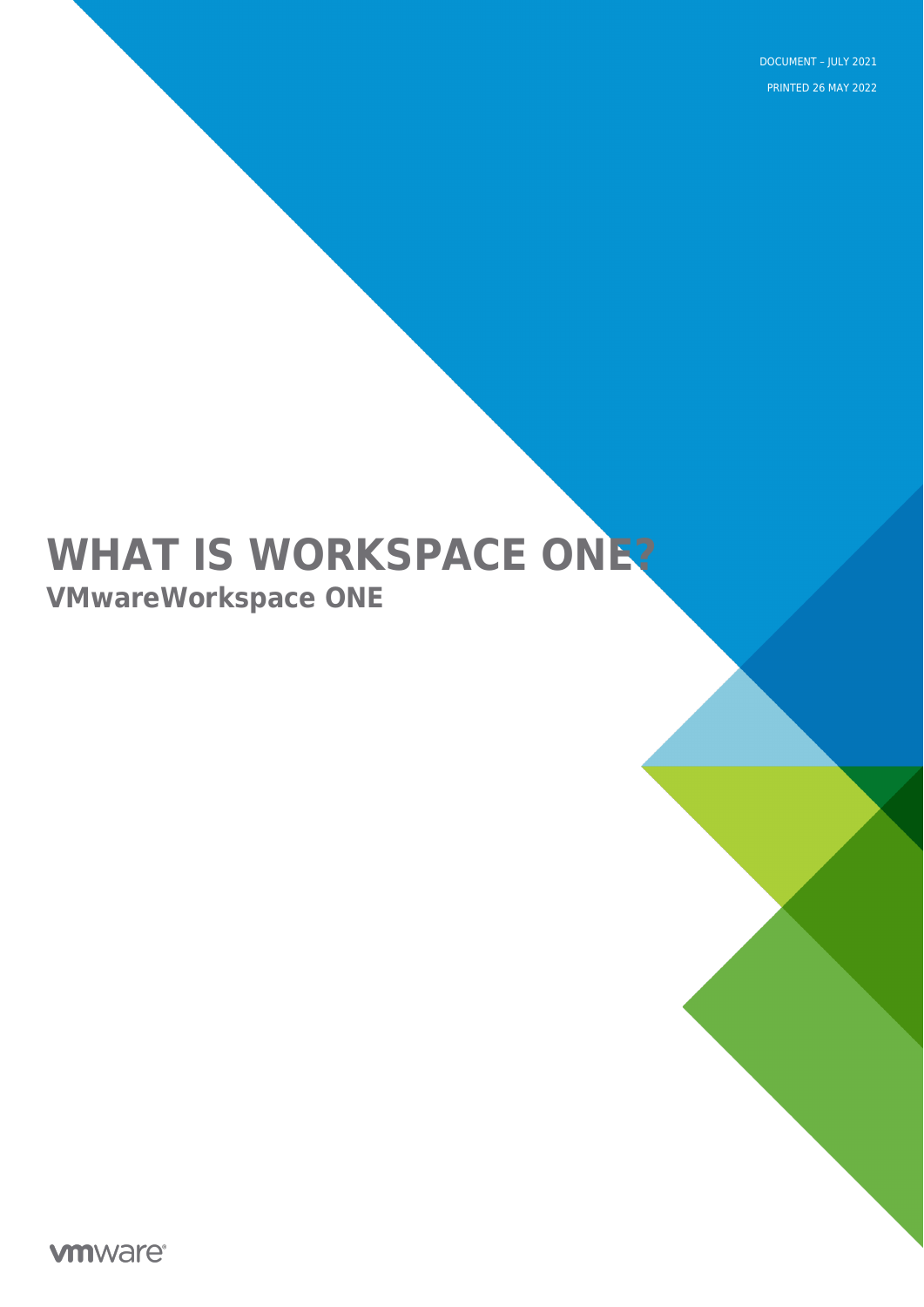### **Table of Contents**

[What are the key features of VMware Workspace ONE?](#page-2-0)

- [Consumer-simple app authentication](#page-2-1)
- [Unified Endpoint Management options](#page-3-0)
- [Conditional access](#page-3-1)
- [Automated app management](#page-4-0)

[What is the architecture of Workspace ONE?](#page-5-0)

- [Workspace ONE components](#page-5-1)
- [Workspace ONE Intelligent Hub](#page-7-0)

[Top 5 things you should know](#page-7-1)

– [Learn more about Workspace ONE](#page-8-0)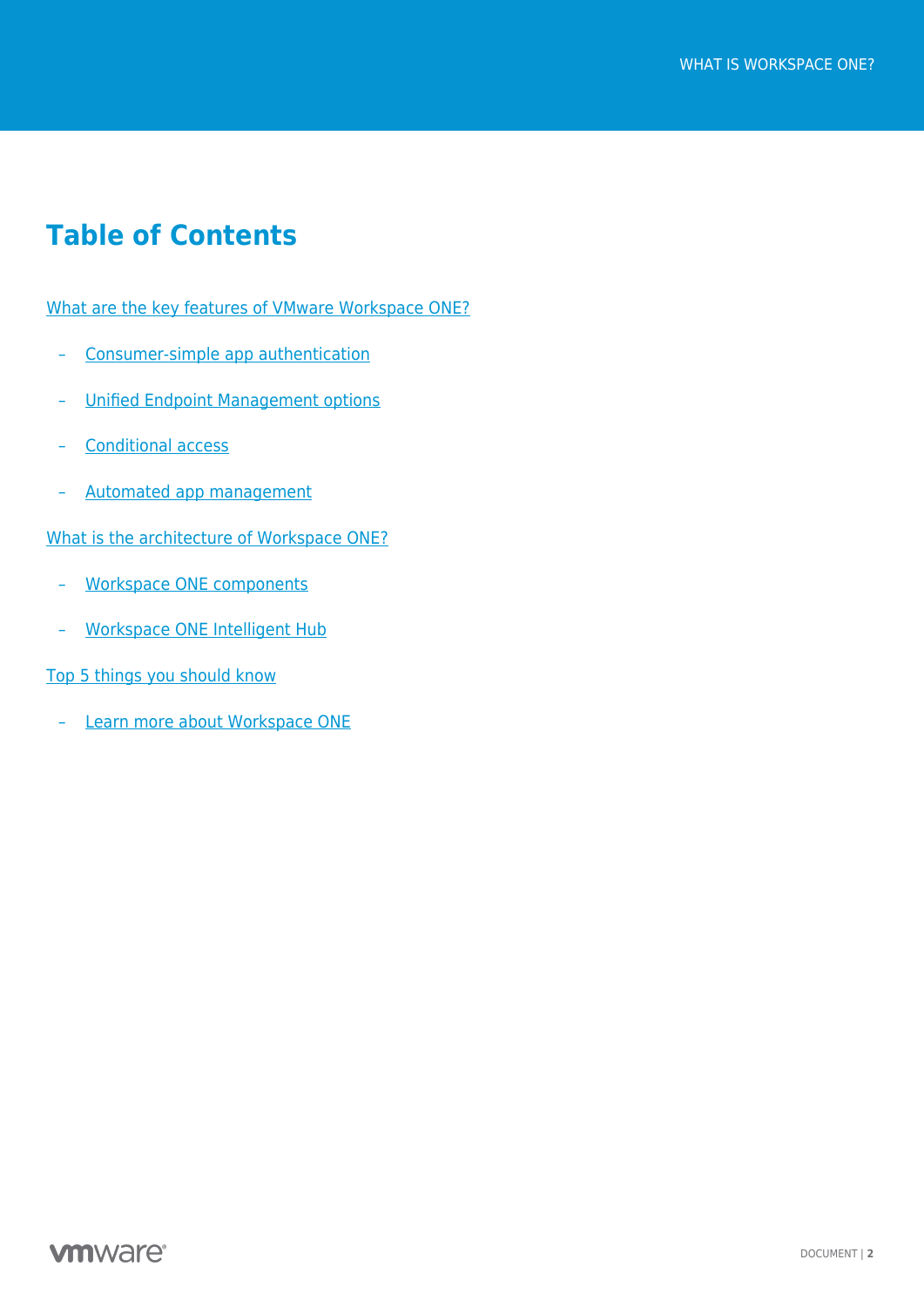## **What Is Workspace ONE?**

[VMware Workspace ONE](https://techzone.vmware.com/mastering-workspace-one) $^*$  is a digital platform that delivers and manages any app on any device by integrating access control, application management, and unified endpoint management. The platform allows IT to deliver a digital workspace that includes the devices and apps of the business's choice, without sacrificing the security and control that IT professionals need. Take a look at this introductory demo to learn how [Workspace ONE](https://www.vmware.com/products/workspace-one.html) can help you.

Now that you have a high-level overview of what Workspace ONE can do for you and your organization, this article will help you understand the key features and architecture.

### <span id="page-2-0"></span>**What are the key features of VMware Workspace ONE?**

Today's end-users have multiple devices of various forms and operating systems. Many of these devices are not managed by IT, which makes it difficult to secure access when you cannot trust the device. In addition, you have a wide variety of apps that you have to support such as legacy apps, modern apps (SaaS, native, mobile, etc.) and virtualized applications. IT must adapt to changing business needs of the business and embrace the new way of work. That is where [Workspace ONE](https://techzone.vmware.com/mastering-workspace-one) comes in, with the capabilities to meet these challenges.

This section summarizes the key features of Workspace ONE and outlines a few key examples and use cases of when you would use each one.

### <span id="page-2-1"></span>**Consumer-simple app authentication**

With Workspace ONE, end-users can get password-less single sign-on to a catalog that provides them access to virtually any app. This includes mobile apps, web apps, cloud apps, and Windows apps. Once signed-in, end-users can self-service select the applications they need to be productive with no IT intervention. As an IT professional, you control the back-end workflow to provide an excellent user experience that doesn't sacrifice security.



- Provide easy access to all the apps your end users need to do their job either through the Workspace ONE Intelligent Hub or with the browser-based catalog.
- Transform employee onboarding by enabling self-service access to the apps your end-users need.
- One-touch single sign-on means your end-users don't have to remember a bunch of credentials or type in the same password every time they access an app. Workspace ONE uses certificates to establish trust, providing a password-less,

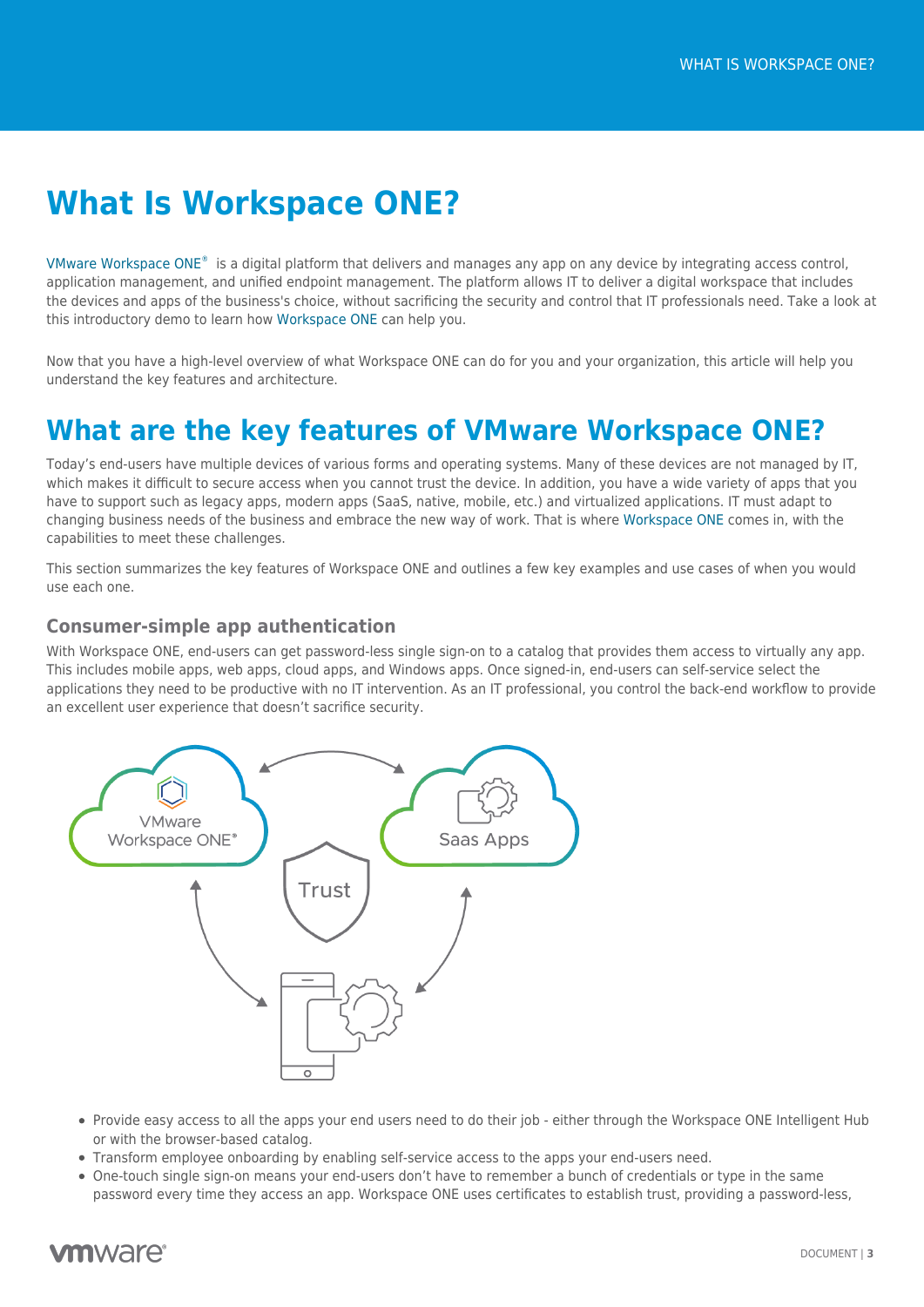single sign-on (SSO) experience.

### <span id="page-3-0"></span>**Unified Endpoint Management options**

Workspace ONE doesn't dictate which platforms to deploy in your environment. Our goal is to support any device - even devices that have not yet been invented. From desktop OS's to mobile OS's, even wearables, and 3D graphics workstations, we work with it. Beyond that, we also know that while some devices are corporate-owned and require IT management throughout their lifecycle, many will be owned by the employees themselves. Workspace ONE puts the choice in employees' hands for the level of convenience, access, security, and management that makes sense for their work style.

- Desktop OS's, mobile OS's, smartphones, you name it, we support it. That means you don't have to worry about the next big mobile device that comes out. We will support it.
- Bring-your-own, Choose-your-own, Corporate Owned, Locked Down, and so on…there are so many device management types. Workspace ONE supports them all in a single platform.
- The Workspace ONE Intelligent Hub makes logging in on a BYO device super simple for end users. From the hub, they can seamlessly launch apps. However, if they try to access an app with confidential data, they are prompted to elevate management on their device.

### <span id="page-3-1"></span>**Conditional access**

To protect the most sensitive information, Workspace ONE enforces access decisions based on device compliance and identity context. Using our powerful policy engine, you can mix and match inputs to make dynamic decisions on the level of access end-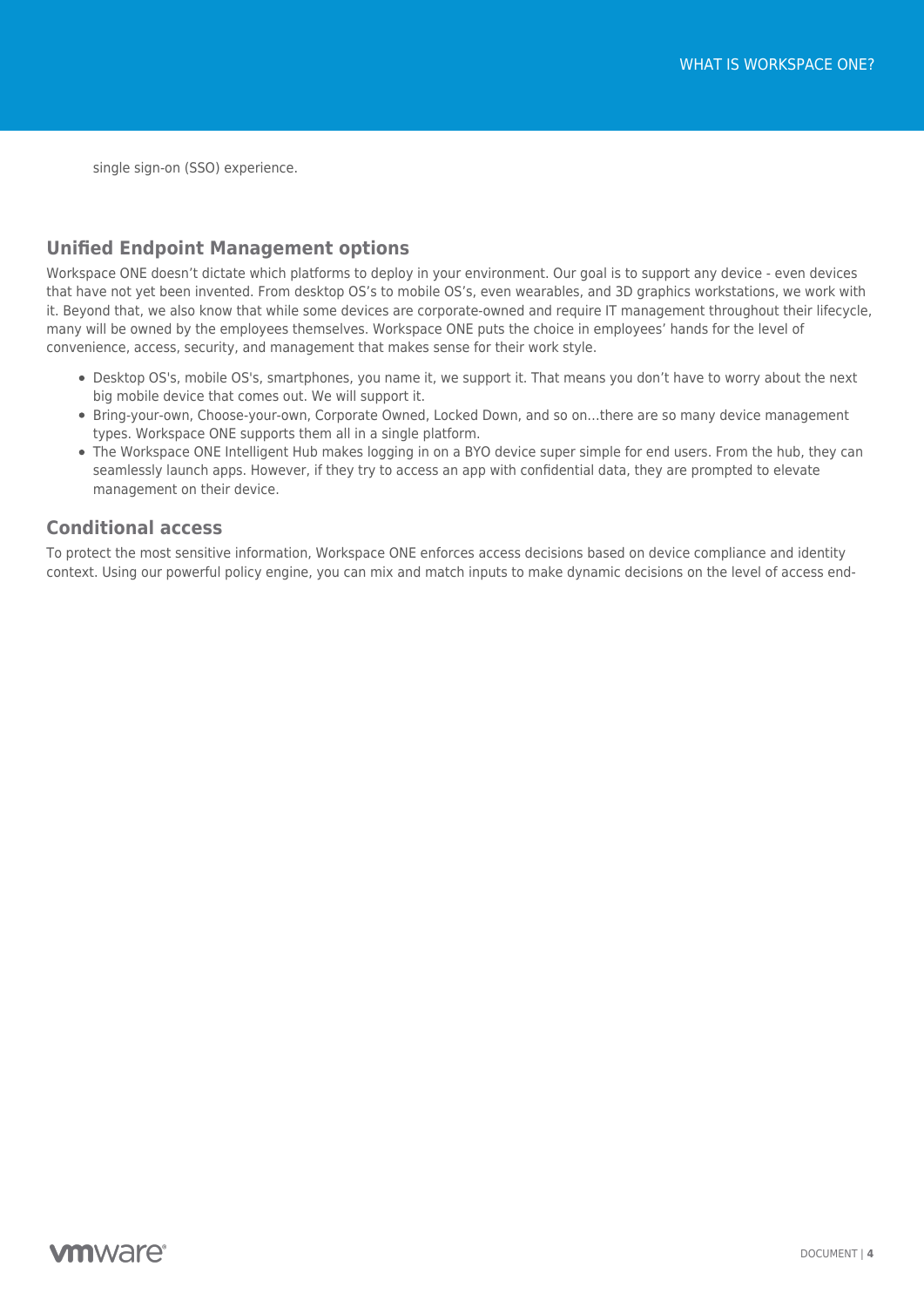

#### users get.

This means, if you need to keep remote users on unmanaged devices from accessing data, you can make that happen with a few clicks. But Workspace ONE doesn't just deny access. We take things one step further and help end-users reach compliance. This keeps your data secure while granting end-users the access they need.

- Apply conditional access policies on a per-application basis to enforce authentication strength and restrict access by network scope, location, and device compliance.
- Provide a range of advanced device restrictions and policies such as: data leak protection against rooted or jailbroken devices, allowlist and denylist for apps, open-in app restrictions, cut/copy/paste restrictions, geofencing, and network configuration.
- Get real-time visibility with application, device and console events that provide detailed information for system monitoring, and view logs in the console or export pre-defined reports.

#### <span id="page-4-0"></span>**Automated app management**

Workspace ONE allows IT professionals to automate application distribution and updates on the fly. Whether you're deploying Windows apps or mobile apps, we automate the application delivery process to allow better security and compliance. With

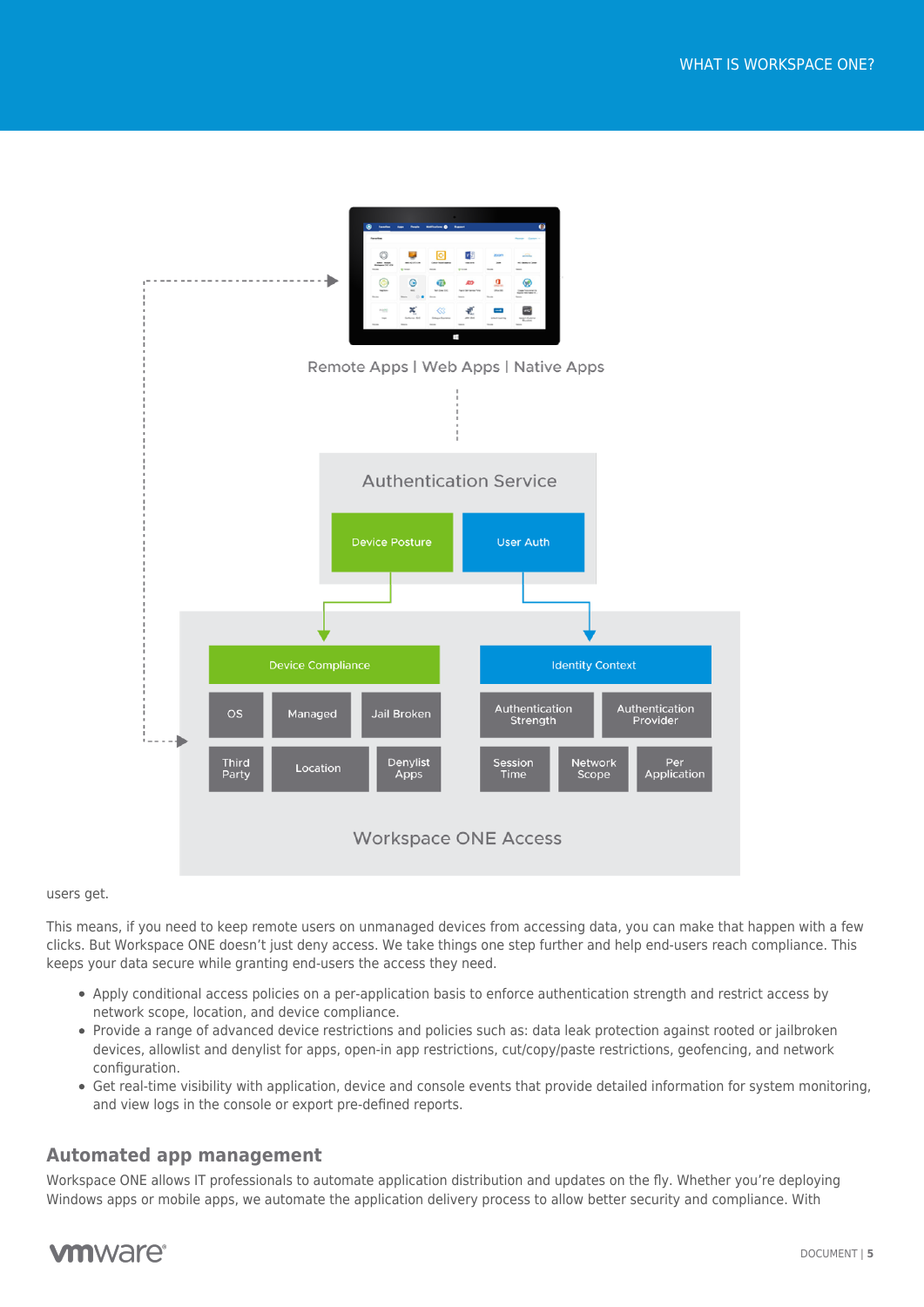Workspace ONE you can deploy Windows apps to Windows 10 devices in your organization or up-to-date apps to mobile devices, from a single platform that keeps you covered every step of the way.

- Eliminate the need for laptop imaging with Workspace ONE's simplified device management and provisioning. Our dynamic smart groups, which use device information and user attributes, ensure devices always have necessary configurations such as Wi-Fi and VPN.
- Automatically install, update, and remove software packages. Create an automated workflow for software, applications, files, scripts, and commands to install on laptops. Configure installation based on a variety of IT-defined conditions.
- Secure hosted virtual apps and desktops enabling users to work on highly sensitive and confidential information without compromising security with Horizon. Users can access their virtual apps and desktops from the Workspace ONE Intelligent Hub app, enabling the flexibility to be productive wherever they are.

### <span id="page-5-0"></span>**What is the architecture of Workspace ONE?**

IT can deploy VMware Workspace ONE in a variety of deployment models, including on-premises, in the cloud, and hybrid with different components deployed on-premises and in the cloud.

Since the purpose of Workspace ONE is to manage secure application delivery to your end-users, it's critical that you connect Workspace ONE to an existing directory infrastructure. You can configure Workspace ONE to use Active Directory or other LDAPbased directories, for user synchronization, authentication, and application access.

For the sake of simplicity, we're going to focus this article on a basic cloud deployment of Workspace ONE. The larger your environment, the more complex the requirements get, so we can't walk through every detail here. This article is intended just to give you the info you need to understand how some of the elements would fit into your environment at a high level. We can split the architecture into infrastructure and end-user components.



### <span id="page-5-1"></span>**Workspace ONE components**

**Workspace ONE Access** (formerly known as VMware Identity Manager) provides SSO to an application store for softwareas-a-service (SaaS)-based Horizon, Citrix, VMware ThinApp®, and web applications, as well as for Horizon virtual desktops. It also provides a set of networking and authentication policies to control application access. For example, in the following screenshot, we can create detailed rules specifying specific authentication rules based on network range, what device the request is coming from, and the Active Directory group.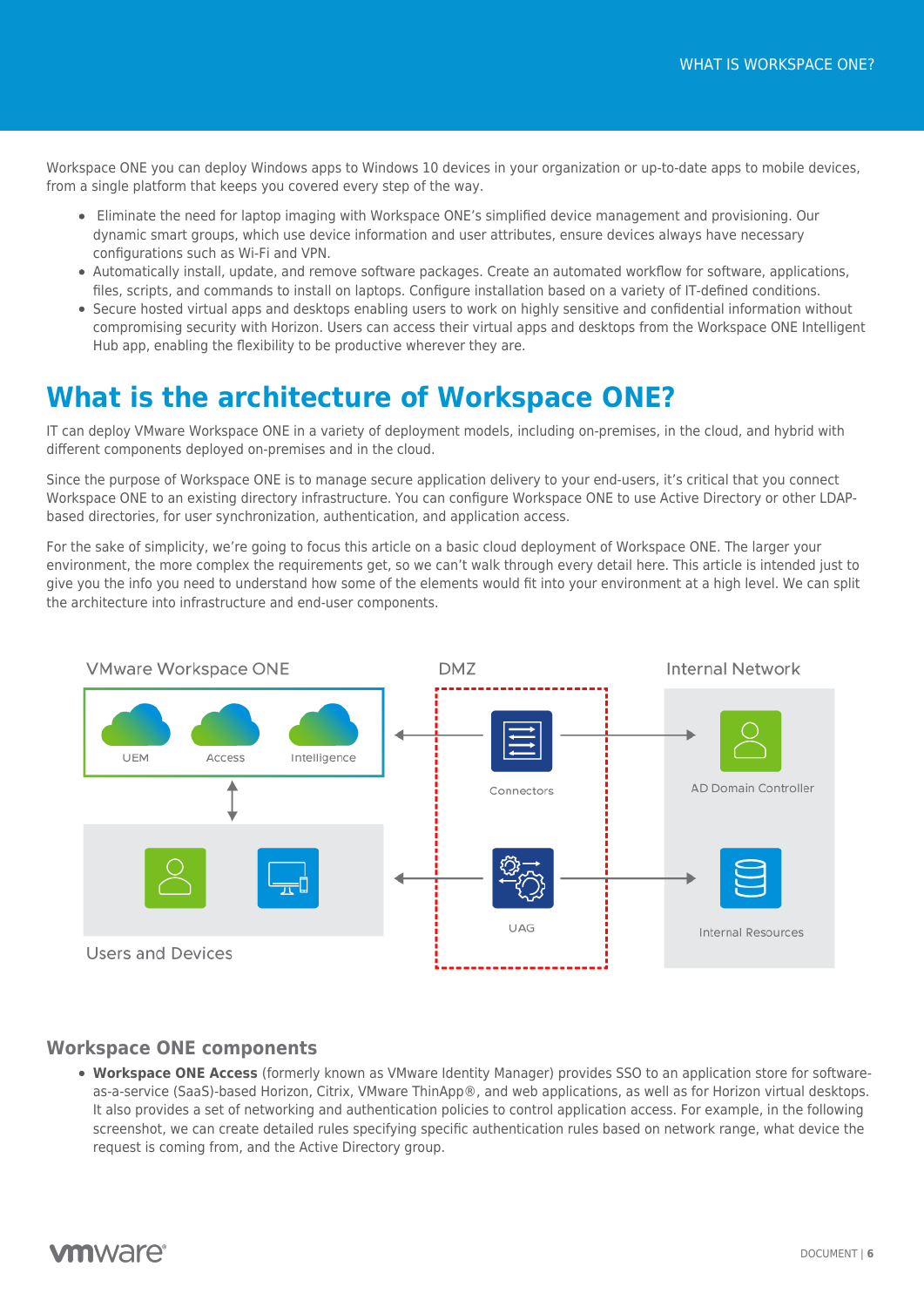| < Configuration                                 | Add Policy Rule                    |                   |  |  |  |  |
|-------------------------------------------------|------------------------------------|-------------------|--|--|--|--|
| * If a user's network range is                  | <b>ALL RANGES</b><br>$\sim$        | $\bigcirc$        |  |  |  |  |
| * and user accessing content from               | iOS<br>$\sim$                      | $\bigcirc$        |  |  |  |  |
| and user belongs to group(s)                    | Q<br>Select Groups                 | $\bigcirc$        |  |  |  |  |
|                                                 | Retail Store Employees@thinktrax × |                   |  |  |  |  |
| then the user may authenticate using<br>$\star$ | Mobile SSO (for iOS)<br>$\sim$     | $\left( +\right)$ |  |  |  |  |

**Workspace ONE UEM** (formerly known as AirWatch) provides a comprehensive enterprise mobility platform that delivers simplified access to enterprise applications, secures corporate data, and allows mobile productivity. It also works with the public application stores, to handle the provisioning of native mobile applications to mobile devices. Workspace ONE UEM provides compliance-checking tools to ensure that remote access devices meet corporate security standards. For Office 365, and our integration with the Office 365 Graph API we can manage the DLP settings across the suite of Office applications to ensure security.

| Data Loss Prevention                                  | Assigned Groups       | Authentication    |             |         |      |
|-------------------------------------------------------|-----------------------|-------------------|-------------|---------|------|
| <b>Current Setting</b>                                | Inherit (C) Override  |                   |             |         |      |
| <b>Data Relocation</b>                                |                       |                   |             |         |      |
| Prevent Backup                                        | <b>YES</b>            | NO                | ⊙           |         |      |
| Allow Apps to Transfer Data to<br>Other Apps          | <b>ALL</b>            | <b>RESTRICTED</b> | <b>NONE</b> | ⊙       |      |
| Allow Apps to Receive Data from<br>Other Apps         | <b>ALL</b>            | <b>RESTRICTED</b> | <b>NONE</b> | $\odot$ |      |
| Prevent "Save As"                                     | YES.                  | NO.               | ⋒           |         |      |
| Restrict Cut Copy Paste with Other<br>Apps            | Any App               |                   |             |         | ×∣(i |
| Restrict Web Content to Display in<br>Managed Browser | <b>YES</b>            | NO                | ⊙           |         |      |
| Encrypt App Data                                      | When Device is Locked |                   |             |         | ٧    |

For Windows 10 and other devices, Workspace ONE UEM can apply device profiles that allow you to configure security settings that will keep devices secure (encryption, Windows Updates, and so on), but also some features that will really improve the experience for end users (configuring Wi-Fi and VPN for example).

**VMware Workspace ONE® Intelligence™** is a cloud-only service, hosted on Amazon Web Services (AWS), designed to simplify user experience without compromising security. The intelligence service aggregates and correlates data from

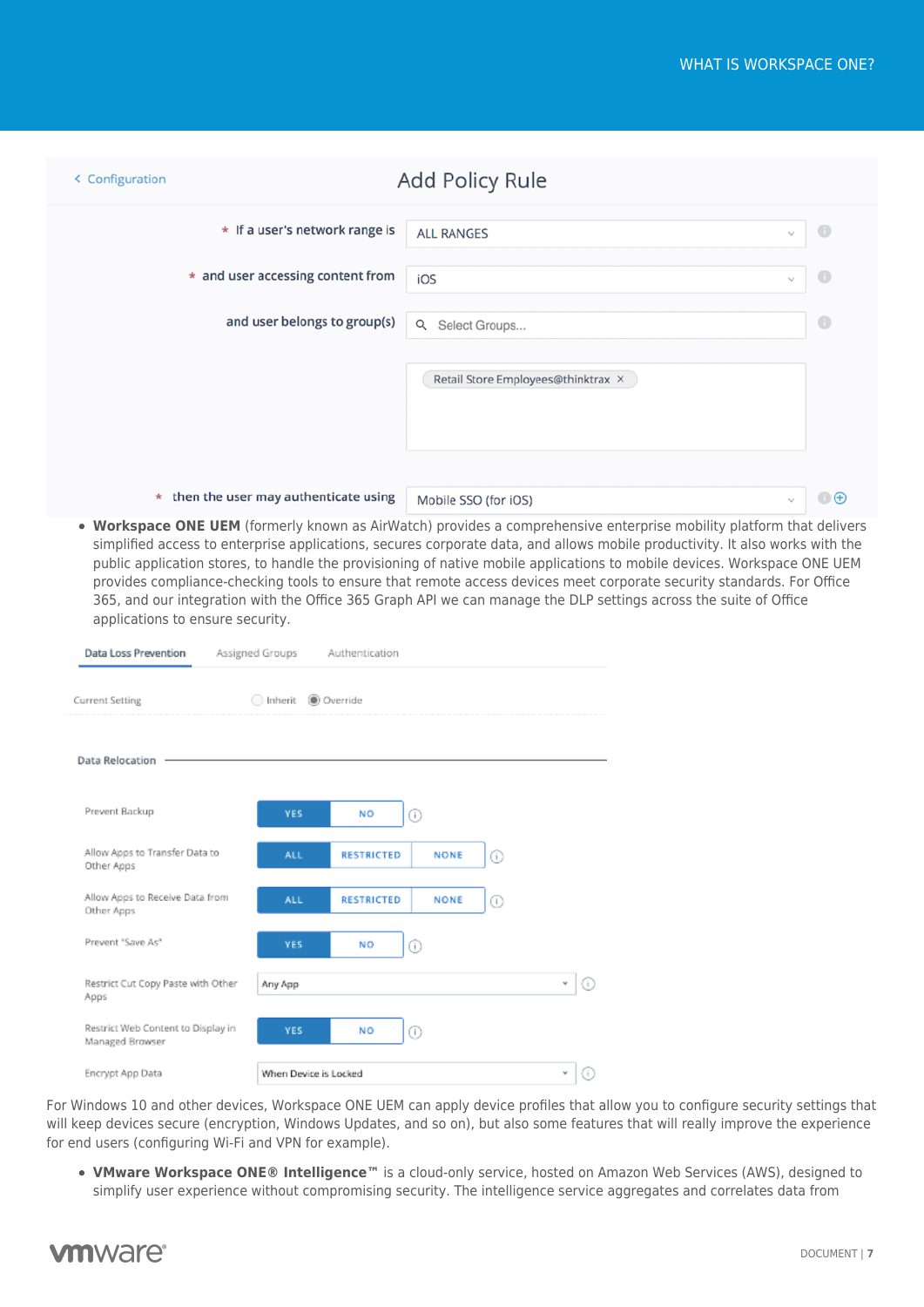multiple sources to give complete visibility into the entire environment. It produces the insights and data that will allow you to make the right decisions for your VMware Workspace ONE deployment. Workspace ONE Intelligence has a built-in automation engine that can create rules to take automatic action on security issues.

**VMware Unified Access Gateway** is a platform that provides secure edge services and access to defined resources that reside in the internal network. This allows authorized, external users to access internally located resources in a secure manner.

### <span id="page-7-0"></span>**Workspace ONE Intelligent Hub**



The primary end-user component is the Workspace ONE Intelligent Hub application. The

Intelligent Hub app allows end users to access enterprise and Web apps, stay connected with colleagues, and be productive on any device (Android, iOS, macOS, Windows 10) from anywhere.

For a corporate-owned device, the Intelligent Hub app can be set to install automatically after device enrollment. Or, for personal devices, end users can manually install the app from https://getwsone.com. Once installed, end-users will log in with their Active Directory credentials and see the applications that IT has allowed access to. From a single app, end users can view favorite apps, new apps, recommended apps, and categories all within the Intelligent Hub catalog.

Some applications are marked with Requires VMware Tunnel. Tunnel sets up a VPN connection and connects corporate apps to corporate resources. For applications that contain sensitive data, enrolling in management is the way to go, since it provides greater security including encryption, data protection, compliance, and removing enterprise applications when a device gets unenrolled.

<span id="page-7-1"></span>End-users also get the benefit of mobile SSO, or as some call it, password-less authentication. For iOS, a Kerberos certificate is passed down to the end-user device. Users who are successfully signed in to their domain can access their Intelligent Hub catalog apps without additional credential prompts. It's really a win-win for IT and end-users.

### **vm**ware<sup>®</sup>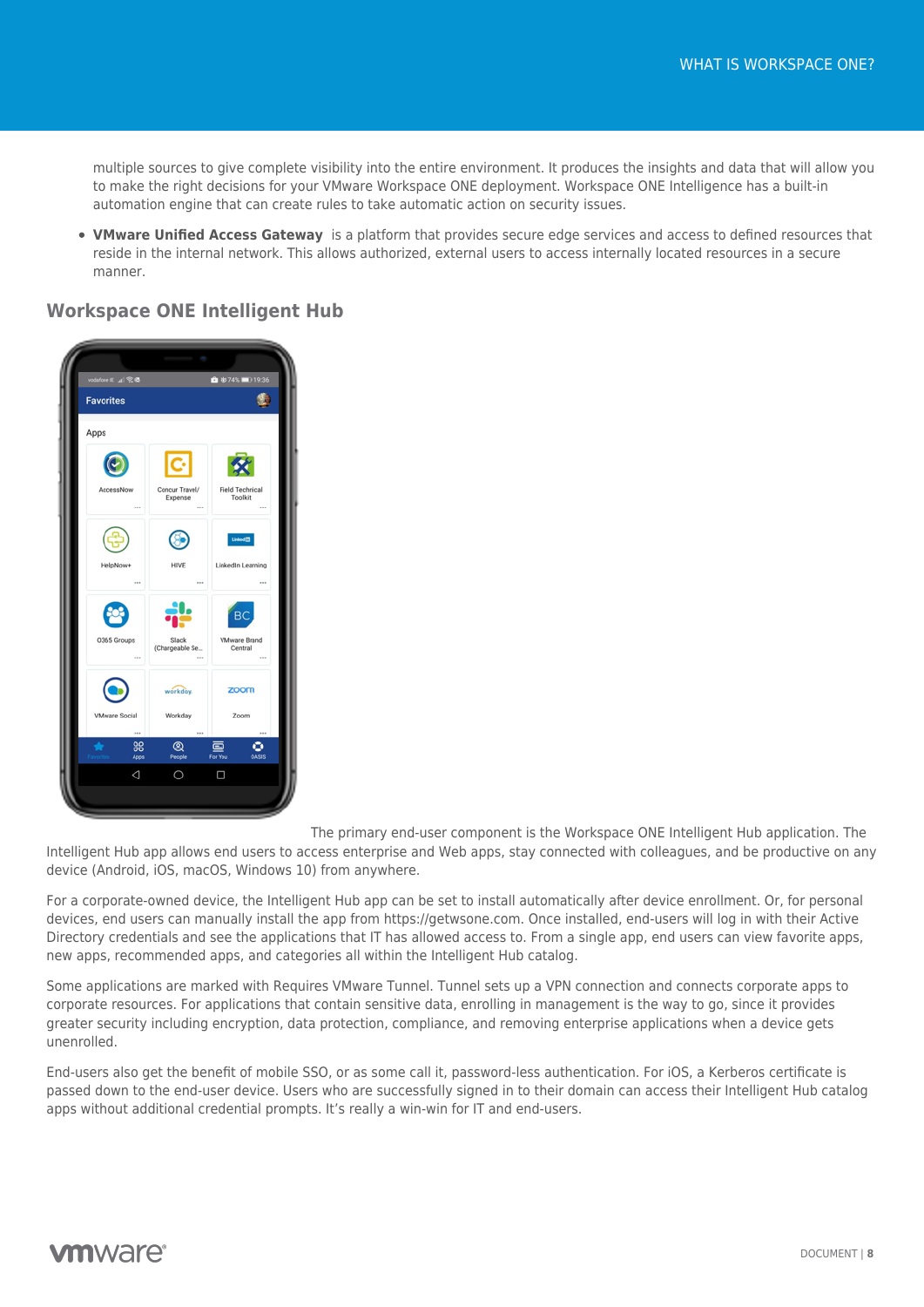## **Top 5 things you should know**

Now that you've established a solid foundation of what Workspace ONE can do for you, hear directly from VMware product experts about the top 5 things you should know about Workspace ONE. This tech talk will help you understand how key product features in Workspace ONE will work for you.

### <span id="page-8-0"></span>**Learn more about Workspace ONE**

The fastest way to learn Workspace ONE is to check out the [Mastering Workspace ONE activity path.](https://techzone.vmware.com/mastering-workspace-one) On this activity path, you'll find a curated set of articles, videos, and labs to help you level up your Workspace ONE knowledge.

Additionally, check out the [Workspace ONE Frequently Asked Questions \(FAQs\)](https://techzone.vmware.com/resource/vmware-workspace-one-frequently-asked-questions-faqs) which provides answers to some of our most popular Workspace ONE FAQs.

### **Learn more about other VMware projects**

If you are interested in other VMware projects, see the following introductions:

- [What Is VMware Workspace ONE UEM?](https://techzone.vmware.com/resource/what-vmware-workspace-one-unified-endpoint-management-uem)
- [What Is VMware Horizon?](https://techzone.vmware.com/resource/what-vmware-horizon)
- [What is VMware Dynamic Environment Manager?](https://techzone.vmware.com/resource/what-vmware-dynamic-environment-manager)